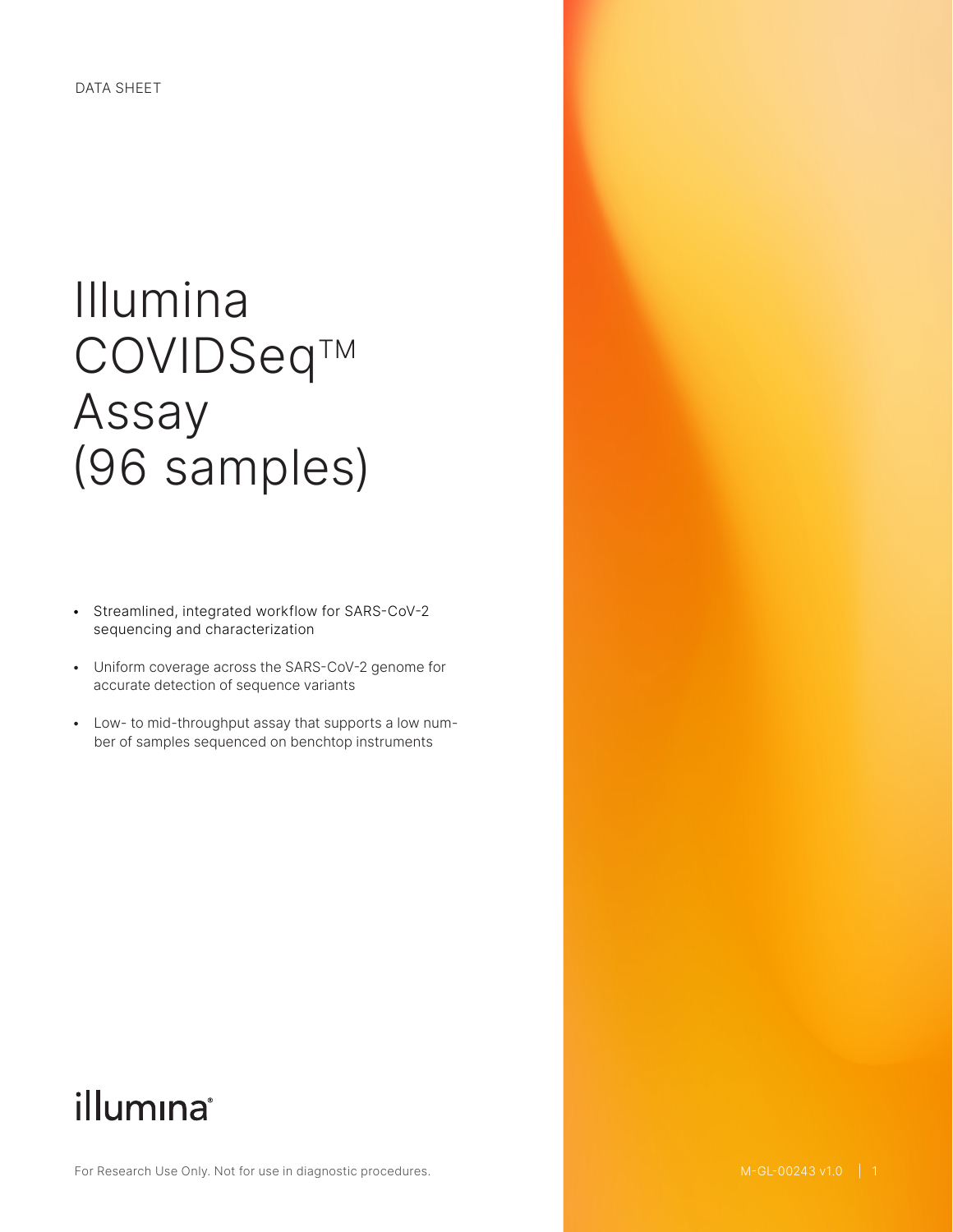## Introduction

As the COVID-19 pandemic continues to rage across the world,[1](#page-2-0) variants, including Alpha B117, Beta, Delta, Gamma, and Omicron, continue to emerge. These and possibly other new SARS-CoV-2 strains have the potential to be more contagious or serious, raising concerns about public health efforts, certain diagnostic tests, and vaccines developed to combat the pandemic.[2](#page-2-1) This highlights the need for genomic surveillance to identify and monitor new SARS-CoV-2 variants. The Illumina COVIDSeq Assay (96 samples) is a low- to mid-throughput amplicon-based next-generation sequencing (NGS) assay that enables labs to identify and track the emergence and prevalence of new SARS-CoV-2 variants and lineages.

# Illumina COVIDSeq workflow

Illumina COVIDSeq Assay (96 samples) is part of a streamlined, integrated workflow that spans isolation of genetic material through sequencing and data analysis for detection and characterization of SARS-CoV-2 (Figure 1).

### Library preparation

Illumina COVIDSeq Assay (96 samples) kit includes all reagents necessary for cDNA conversion, amplification, and library preparation. The kit includes the ARTIC v3 primer pool, based on the validated, publicly available ARTIC multiplex PCR protocol, to detect and characterize SARS-CoV-2 RNA. A modified, optimized ARTIC v4 primer pool that improves viral genome coverage and variant calling and is available as an accessory product.

### Sequencing

Prepared libraries can be sequenced on any Illumina sequencing system; however, the low-throughput configuration of Illumina COVIDSeq Assay (96 samples) makes it ideal for benchtop platforms, including the  $i$ Seq<sup>TM</sup> 100, MiniSeq™, MiSeq™, NextSeq™ 550, NextSeq 1000, and NextSeq 2000 Systems. Read lengths of  $2 \times 101$  bp and 2 x 151 bp are recommended.

### Data analysis

The Illumina DRAGEN™ COVID Lineage App is freely available in BaseSpace™ Sequence Hub. The easy-touse app performs SARS-CoV-2 detection, aligns reads to a reference genome, calls variants, and generates a consensus genome sequence. In conjunction with Pangolin and NextClade, the Dragen COVID Lineage App also provides lineage and clade calls needed for most surveillance applications.

# Uniform SARS-CoV-2 genome

### coverage

The Illumina COVIDSeq Assay (96 samples) provides uniform coverage across the SARS-CoV-2 genome, particularly in the spike protein locus, a critical region of the SARS-CoV-2 genome<sup>[3](#page-2-2)-[5](#page-2-3)</sup> [\(Figure 2\)](#page-2-4). For labs that need to perform detailed SARS-CoV-2 sequencing, the ARTIC v4 primer pool delivers improved coverage in the spike protein locus for in-depth characterization of new variants [\(Figure](#page-2-4) 2).



Figure 1: Illumina COVIDSeq workflow—In a streamlined, comprehensive workflow, SARS-CoV-2 libraries are prepared using the Illumina COVIDSeq Assay (96 samples), sequenced on any Illumina benchtop sequencing system, and analyzed in the DRAGEN COVID Lineage App for viral detection, variant calling, and strain typing.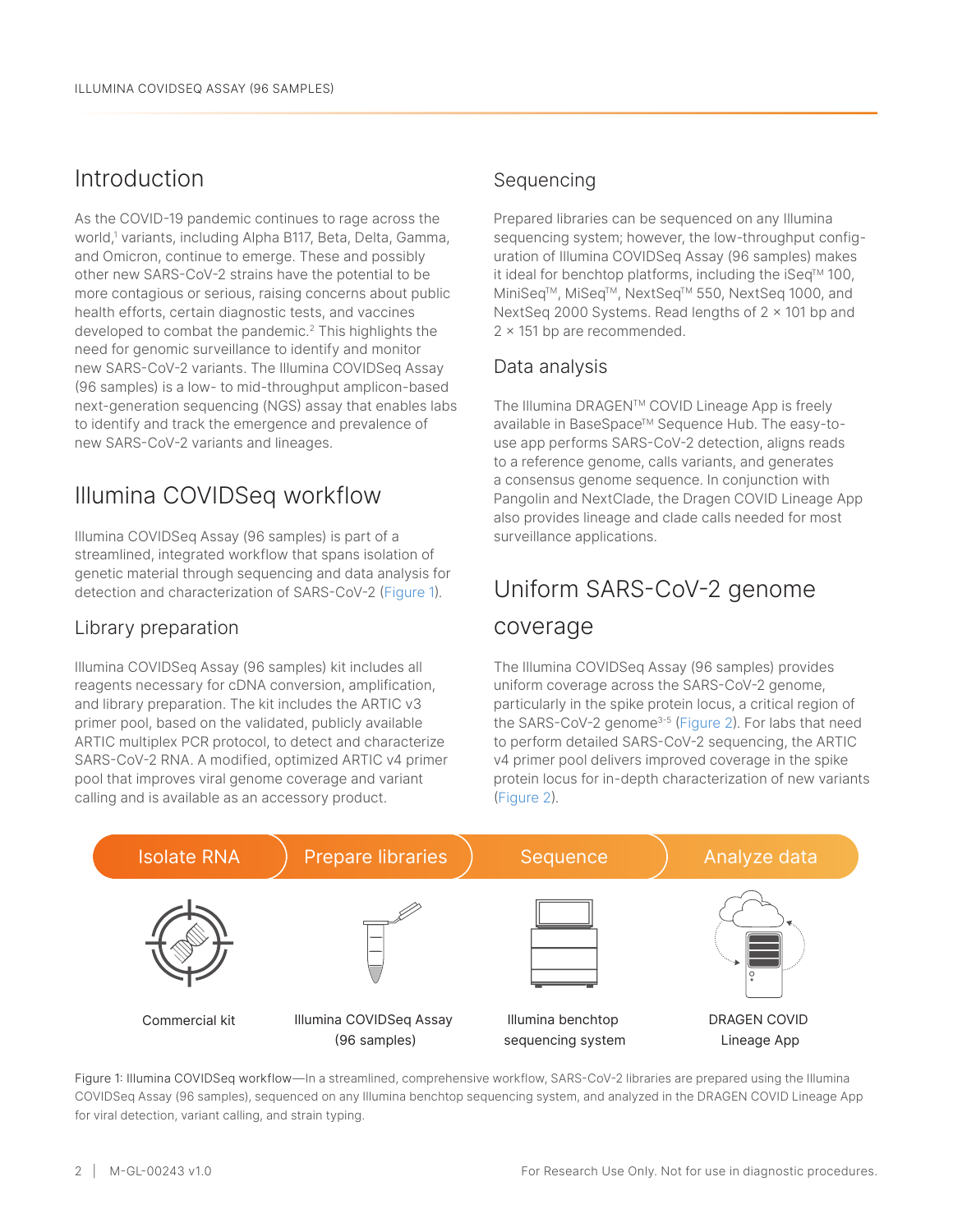<span id="page-2-4"></span>

Figure 2: Uniform genome coverage in B.1.617.2 (Delta) variant SARS-CoV-2—Illumina COVIDSeq Assay (96 samples) provides uniform viral genome coverage across the spike protein locus (highlighted region) with ARTIC v3 (top) and ARTIC v4 (bottom) primer pools. The ARTIC v3 pool includes primers for 11 human control genes; the ARTIC v4 pool does not. Note, sharp coverage drop seen with both primer pools at ~22K bp is not a dropout but a true six-base deletion.

### Summary

The emergence and spread of new SARS-CoV-2 variants during the COVID-19 pandemic highlights the need for sequencing-based viral surveillance. Illumina COVIDSeq Assay (96 samples) accommodates small sample batch sizes to enable decentralized surveillance for the emergence and prevalence of new SARS-CoV-2 variants and lineages.

### Learn more

Illumina COVIDSeq Assay (96 samples), [illumina.com/](http://www.illumina.com/products/by-type/clinical-research-products/covidseq-assay.html) [products/by-type/clinical-research-products/covidseq](http://www.illumina.com/products/by-type/clinical-research-products/covidseq-assay.html)[assay.html](http://www.illumina.com/products/by-type/clinical-research-products/covidseq-assay.html)

Improved performance using the Illumina COVIDSeq Assay (96 samples) technical note, [illumina.com/content/dam/](http://www.illumina.com/content/dam/illumina/gcs/assembled-assets/marketing-literature/illumina-covidseq-tech-note-m-gl-00408/illumina-covidseq-tech-note-m-gl-00408.pdf) [illumina/gcs/assembled-assets/marketing-literature/illumi](http://www.illumina.com/content/dam/illumina/gcs/assembled-assets/marketing-literature/illumina-covidseq-tech-note-m-gl-00408/illumina-covidseq-tech-note-m-gl-00408.pdf)[na-covidseq-tech-note-m-gl-00408/illumina-covidseq](http://www.illumina.com/content/dam/illumina/gcs/assembled-assets/marketing-literature/illumina-covidseq-tech-note-m-gl-00408/illumina-covidseq-tech-note-m-gl-00408.pdf)[tech-note-m-gl-00408.pdf](http://www.illumina.com/content/dam/illumina/gcs/assembled-assets/marketing-literature/illumina-covidseq-tech-note-m-gl-00408/illumina-covidseq-tech-note-m-gl-00408.pdf)

## Ordering information

| Product                                  | Catalog no. |
|------------------------------------------|-------------|
| COVIDSeg Assay (96 samples) index 1      | 20049393    |
| COVIDSeq Assay (96 samples) index 2      | 20051772    |
| Accessory product                        |             |
|                                          |             |
| COVIDSeg Positive Control (96 reactions) | 20051775    |

### References

- <span id="page-2-0"></span>1. World Health Organization. [WHO Director-General's statement](https://www.who.int/director-general/speeches/detail/who-director-general-s-statement-on-ihr-emergency-committee-on-novel-coronavirus-(2019-ncov))  [on IHR Emergency Committee on Novel Coronavirus \(2019](https://www.who.int/director-general/speeches/detail/who-director-general-s-statement-on-ihr-emergency-committee-on-novel-coronavirus-(2019-ncov)) [nCoV\)](https://www.who.int/director-general/speeches/detail/who-director-general-s-statement-on-ihr-emergency-committee-on-novel-coronavirus-(2019-ncov)). 30 January 2020.
- <span id="page-2-1"></span>2. Baric, RS. [Emergence of a highly fit SARS-CoV-2 variant.](https://www.nejm.org/doi/full/10.1056/NEJMcibr2032888) *N Engl J Med*. 2020;383:2684–2686.
- <span id="page-2-2"></span>3. McCarthy KR, Rennick LJ, Nambulli S, et al. [Recurrent](https://science.sciencemag.org/content/early/2021/02/02/science.abf6950)  [deletions in the SARS-CoV-2 spike glycoprotein drive](https://science.sciencemag.org/content/early/2021/02/02/science.abf6950)  [antibody escap](https://science.sciencemag.org/content/early/2021/02/02/science.abf6950)e. *Science*. 2021; doi:10.1126/science.abf6950.
- 4. Addetia A, Xie H, Roychoudhury P, et al. [Identification of](https://www.ncbi.nlm.nih.gov/pmc/articles/PMC7309833/)  [multiple large deletions in ORF7a resulting in in-frame](https://www.ncbi.nlm.nih.gov/pmc/articles/PMC7309833/)  [gene fusions in clinical SARS-CoV-2 isolates](https://www.ncbi.nlm.nih.gov/pmc/articles/PMC7309833/). *J Clin Virol*. 2020; 129:104523.
- <span id="page-2-3"></span>5. Rosenthal SH, Kagan RM, Gerasimova A, et al. [Identifi](https://www.biorxiv.org/content/10.1101/2020.12.10.418855v1)[cation of eight SARS-CoV-2 ORF7a deletion vari](https://www.biorxiv.org/content/10.1101/2020.12.10.418855v1)[ants in 2,726 clinical specimens.](https://www.biorxiv.org/content/10.1101/2020.12.10.418855v1) *bioRxiv*. 2020; doi. org/10.1101/2020.12.10.418855.